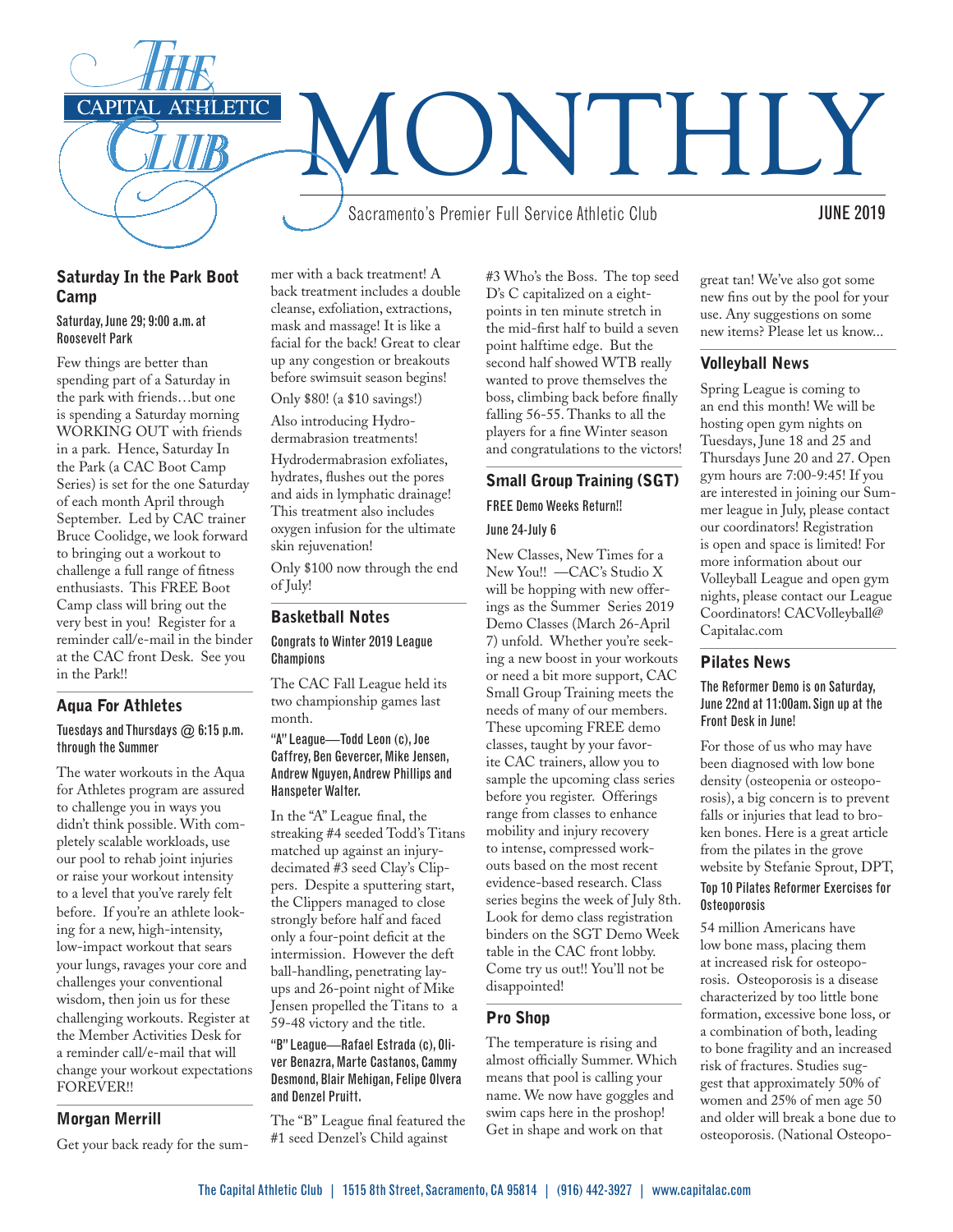#### CLUB NEWS 2000 FOR THE NEWS 2000 FOR THE NEWS 2000 FOR THE NEWS 2000 FOR THE NEWS 2000 FOR THE NEWS 2000 FOR THE NEWS 2000 FOR THE NEWS 2000 FOR THE NEWS 2000 FOR THE NEWS 2000 FOR THE NEWS 2000 FOR THE NEWS 2000 FOR THE N CLUB NEWS

rosis Foundation [NOF] 2015). Well, the good news is- the fact that you're reading a blog on a Pilates page written by a physical therapist means you're already in the right place to start taking control of your bone density!

#### Exercises for Bone Density

There are two types of exercises that are important for building and maintaining bone density: weight-bearing (high or low impact) and muscle-strengthening exercises. However, an unsung hero/third type of exercise that is VITAL in the osteopenic/osteoporotic population is balance! (Falls are the #1 cause of fractures in the osteoporotic population).

#### Benefits of Pilates

The great news is, Pilates address all of these types of exercises and is incredibly beneficial not only for mitigating your risk of osteoporosis, but slowing down or even reversing bone density loss if you already have degenerative changes. Pilates has gotten a bad rap in the management of osteoporosis because people think it's only about forward flexion. Yes, there are Pilates exercises that are not safe for individuals with osteoporosis but a well trained instructor will know how to modify the class/program to not only keep the client safe but actually help manage the disease.

#### Top 10 Pilates Reformer Exercises for Prevention and Management of Osteoporosis:

#### 1. Swan –

it's great weight-bearing through the wrists and arms and helps strengthen the muscles in the entire back to protect the spine and throughout the shoulder girdle and upper arms to strengthen the bone in the upper arm (A common fracture site).

#### 2. Overhead Arm press/arm jumping –

weight-bearing through the wrists and arms, muscle strengthening for the arms/shoulder girdle and back extensors.

#### 3. Scooter –

weight-bearing through the

femur/hip, strengthening for the entire hip complex/glutes and abs/back, balance in modified single leg stance.

4. Standing side splits –

weight-bearing through the femur/hip, strengthening for the entire hip complex and abs/back, balance standing on a moving platform

### 5. Footwork –

strengthening for the entire leg/ hip (the various foot positions address EVERYTHING in the leg!) as well as abdominals

#### 6. Pulling straps –

strengthening for the shoulder girdle and posterior muscles along the spine/shoulder blades (support upright posture and thoracic vertebrae bone density) as well as glutes (promote hip bone density and play a major part in upright standing/balance)

### 7. Seated arm series –

strengthening for posterior arm/ shoulder/spine musculature which support upright posture and thoracic vertebrae bone density

#### 8. High kneeling chest expansion –

strengthening for the posterior shoulder and thoracic spine musculature to promote upright posture and thoracic spine bone density and balance in high kneeling posture on a moving platform

#### 9. Down Stretch –

weight-bearing through the arms and strengthening for the abdominals, low back and shoulder girdle

10. Feet in straps –

strengthening for the hamstrings, glutes, adductors and abductors of the hip and entire core which promotes improved stability and bone density in the hips/lumbar spine.

Take home message: Talk to your instructor if you are concerned about osteoporosis or have been diagnosed with osteopenia or osteoporosis. We can talk about how to manage your Pilates

practice to keep you safe and in control of your bone health.

Begin your Pilates Practice at CAC in June with our Mat classes or in the Pilates Studio.

# Health News

#### If you skip breakfast, you might be more likely to have: A heart attack

Passing on breakfast can lead to weight gain, and that sets the stage for high blood pressure, high cholesterol, and diabetes -- all of which can lead to heart disease. For a heart-healthy breakfast, load up on fresh fruit and whole grains.

### Brian, Andrew, and Rico Massage Department

#### Now that we've completed our series on why people don't get massage, it's time to meet your massage team.

What percentage of Americans skip

It may be known as the most important meal of the day, but fewer people eat a regular breakfast than they did 40 years ago. Which food is better for fending off

Eggs - To curb cravings, get cracking. Eggs have protein, which takes your body longer to digest than the carbs in cereal and fruit. A high-protein breakfast can help you feel fuller for the rest of the day and may keep you

*Continued on the next page...*

breakfast? 20% to 30%

hunger?

Andrew on Andrew:

#### What made you want to become a Massage Therapist?

I wanted to move away from the corporate world, start working with my hands again after years of doing creative design work on a computer. Plus, after nearly 30 years of deadline-oriented work, I'd had enough; it was time to reset my life.

#### How would you describe your style of massage?

My work is a blend of Eastern energy-oriented physical work and Western hands-on. This combination of styles includes both deeper, therapeutic touch and some relaxing work. For creating a lasting change, I've found a deeper touch to be more effective for most patients then just using a soothing touch alone. My work is centered on your goals and what works best you as an individual.

#### What is something that you would like the client to understand about the massage process?

For our members, this: Massage is part of your training; ask any pro athlete or trainer. Your training and workouts will be better, more effective and efficient when you are able to utilize ALL the muscles available to a given movement. The better you can effectively recruit all muscles you need to use, the less likely you are to be injured. Massage helps with all of these points.

# What are some interests that you have away from the massage world?

I have a wonderful wife and three little furball cats, still do some Art Direction and Design work for a very select group of clients. I play guitar, bass, drums/percussion, and I still ride my bike and workout as much as possible.

#### Contact the front desk and schedule an appointment for yourself, you'll be glad you did.

Also, rumor has it that Dad would love a massage gift card this year for Father's Day. Massage gift cards are available at the front desk and remember; you didn't hear this from us… hint, hint.

Cheerio~ Brian, Rico and Andrew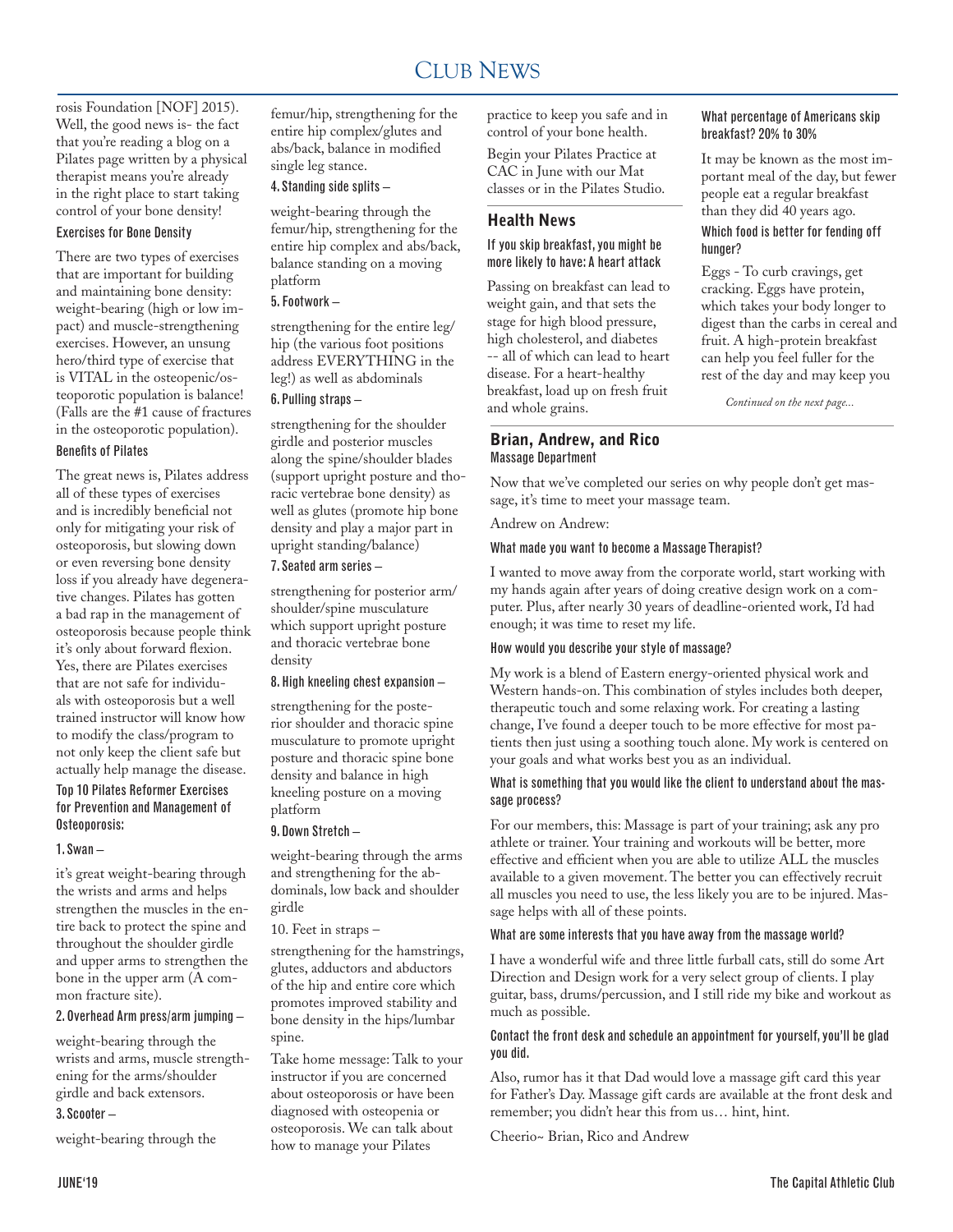# DEPARTMENT NEWS

# Rick Leonard General Manager

• There are many benefits associated with group exercise – Many studies show there is an increased level of commitment to a group exercise routine compared to those that go solo. You may ask why, it is a scheduled activity, external motivation, group comradery &



support, feeling of accomplishment, accountability, inspiration from the instuctors & others, & quality coaching. The Club offers over 70 group exercise classes from HIIT to Yoga, Pilates Reformer, Kenpo Karate, Zumba, Water Fit, Power Pump and much more. Contact Jonna, our group exercise Director or Sabin our Pilates director to get started. "Your Success is Our Success"

• Last month in the newsletter we asked that you shower before using the pool or jacuzzi, Besides showering we ask that you dry off before walking down the hall or up the vinyl stairs. This is to help prevent slips & falls.

#### Jonna Edwinson Group Fitness Director



• Our water classes are back! Join Doug, Jonna, Bernadette, Bruce, and Liz Monday through Saturday for water fit and water 4 athletes all Summer long. No experience required, just show up and be ready to have a good time. We ask that you shower prior to entering into the pool.

- • Our 6am Mon/Wed Breakfast Club classes are a great way to get your workout in before the business of the day.
- • As the weather gets hotter, 6am workouts are the perfect solution to avoiding the Summer heat.
- • Tuesday June 18th and June 25th Magda and Jonna will be coteaching the Tuesday 6:30pm Zumba class.
- • Doug will be taking over the Monday 5:15pm water fit class this month.
- • To ensure you get a bike in any of our cycle classes, it's best to sign up and reserve a bike the day before. Some classes do fill up, especially morning and weekend classes.
- • Kristen Franz will be back starting Sunday, May 26th from 9:30am power pump. Lets give her a warm welcome back! We thank Kristen Merrill for covering while Kristen was a way on maternity leave.

# Brooke McManus Membership

• Meet Mr. Grant by referring a new member to the Club this month! For every new member that you refer, we hook you up with a \$50 Referral credit! Use your credit as an upcoming dues discount or treat yourself to well-deserved Massage! Please see Brooke or Tom in membership for more information!



Summer is Here! CAC is offering temporary Junior memberships for the summer (through August) for juniors 16-25! You can pay register for a month of \$79 or weekly for \$20. Please see Brooke and Tom in our Membership Department for registration!

- CAC has published an online Blog that is live on our website! We post bi-monthly articles that provide insightful knowledge into the world of fitness and health! Keep up with us on the CAC website!
- http://capitalac.com/blog/
- Follow CAC on our social media tags!
- Twitter: @capitalathletic
- Instagram:@capitalac
- Facebook: @capitalathleticclub

# John O'Sullivan

# Athletic Director, Newsletter Editor

#### josullivan@capitalac.com

• 'If you have a strong commitment to your goals and dreams, if you wake up everyday with a passion to do your job, everything is possible.' Chantal Petitclerc



Fee based personal training is available if you want to reach your goals faster, more effectively or even add to the list of goals you have.

# Morgan Merrill Beauty Esthetician

Get your back ready for the summer with a back treatment! A back treatment includes a double cleanse, exfoliation, extractions, mask and massage! It is like a facial for the back! Great to clear up any congestion or breakouts before swimsuit season begins! Only \$80! (a \$10 savings!)



Also introducing Hydrodermabrasion treatments! Hydrodermabrasion exfoliates, hydrates, flushes out the pores and aids in lymphatic drainage! This treatment also includes oxygen infusion for the ultimate skin rejuvenation! Only \$100 now through the end of July!

# Capital Cutters

Contact Michelle (916-812-2352), Linda (916-479-3709), Veronica (916-256-6738), or Jennifer (916-430-9484) today to set up an appointment.



ATTENTION MEN: Looking to take a few years off? Add a grey blending color service to your next haircut. Redken Brew ColorCamo line, for men, has a strikingly natural look. Blend your grey, your way… In as little as 5 minutes! Come in to Capital Cutters for a Cut & Camo!

*Continued from the last page*

from reaching for fatty snacks in the evening.

If you work out in the morning, you should eat breakfast: Before exercise

Try to eat about an hour before you hit the gym. If you're short on time, have a light meal that's easy to digest, like a smoothie or yogurt. Fueling up first will give you energy to work out and keep you from feeling faint.

A morning meal can help you stay at a healthy weight. True

Breakfast may keep you from overeating the rest of the day. Aim for a mix of whole grains, low-fat dairy, lean protein, and fruits and veggies. The combo of carbs, fiber, protein, and fat helps you stay full. Try a veggie-andcheese omelet with whole wheat toast.

...continued next month